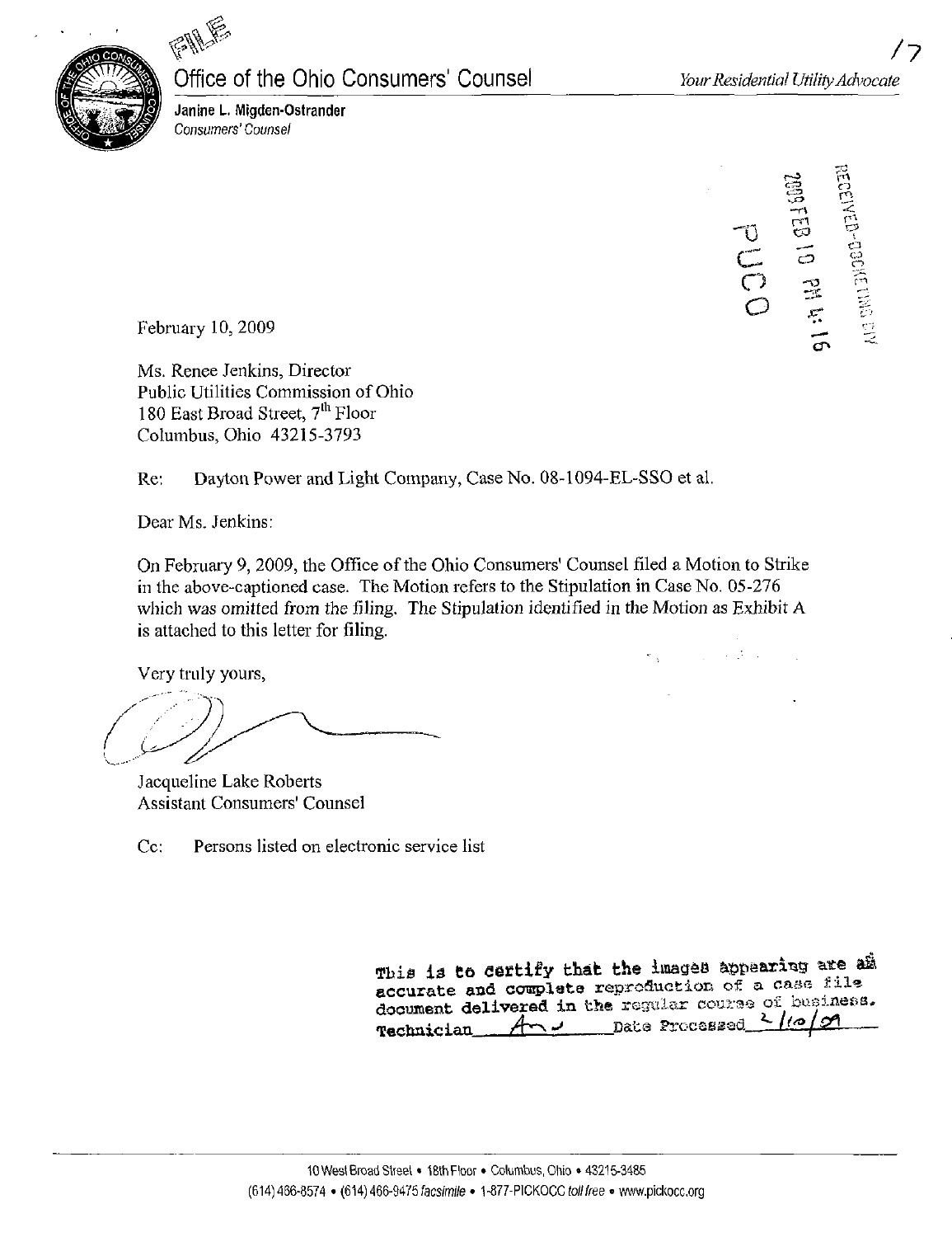cfamki@ficlaw. com [jsharkey@ficlaw.com](mailto:jsharkey@ficlaw.com)  jclark@mwncmh.com [lmcalister@mwncmh.com](mailto:lmcalister@mwncmh.com)  [sam@mwncmh.com](mailto:sam@mwncmh.com) [drinebolt@aol.com](mailto:drinebolt@aol.com) cmooney2@columbus.rr.com [Ned.Ford@fuse.net](mailto:Ned.Ford@fuse.net)  [ricks@ohanet.org](mailto:ricks@ohanet.org)  [wis29@vahoo.com](mailto:wis29@vahoo.com) tobrien@bricker.com smhoward@vssp.com misettineri@vorys.com BarthRover@aoI. com Gary.A.Jeffries@dom.com [Thomas.Lindgren@puc.state.oh.us](mailto:Thomas.Lindgren@puc.state.oh.us) [thomas.mcnamee@puc.state.oh.us](mailto:thomas.mcnamee@puc.state.oh.us) [Kim.Boiko@puc.state.oh.us](mailto:Kim.Boiko@puc.state.oh.us) Gregory Price@puc.state.oh.us

 $\mathbf{q} = \mathbf{q} + \mathbf{q}$  , where  $\mathbf{q}$ 

[iudi.sobecki@dplinc.com](mailto:iudi.sobecki@dplinc.com)  [ibentine@cwslaw.com](mailto:ibentine@cwslaw.com) [mwhite@cwslaw.com](mailto:mwhite@cwslaw.com) [myurick@cwslaw.com](mailto:myurick@cwslaw.com) [henryeckhait@aol.com](mailto:henryeckhait@aol.com) [rukeilev@igc.org](mailto:rukeilev@igc.org) [dboehm@bkllawfirm.com](mailto:dboehm@bkllawfirm.com)  [mkurtz@bkllawfirm.coin](mailto:mkurtz@bkllawfirm.coin)  Cynthia.A.Fonner@constellation.com mhpetricoff@vssp. com LGearhardt@ofbf.org [cmiller@szd.com](mailto:cmiller@szd.com)  [gdunn@szd.com](mailto:gdunn@szd.com)  aporter@szd.com nmoser@theOEC.org [trent@theOEC.org](mailto:trent@theOEC.org) Williams.toddm@gmail.com [ejacobs@ablelaw.org](mailto:ejacobs@ablelaw.org)

 $\mathcal{L}_{\rm{max}}$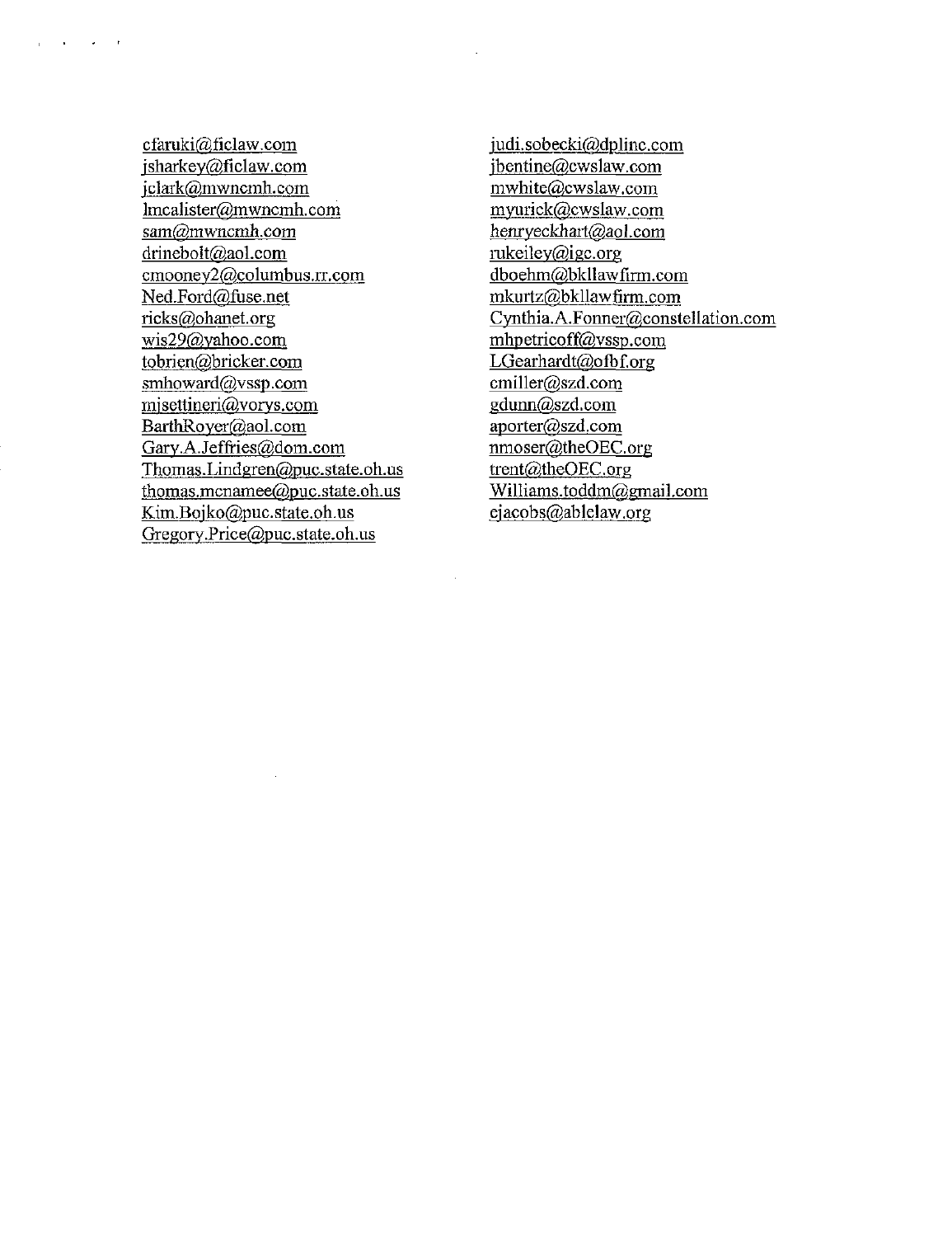Exhibit A

me

# BEFORE<br>
TIES COMMISSION OF OHIO
CASE No. 05-276-EL-AIR
Case No. 05-276-EL-AIR
Case No. 05-276-EL-AIR
Case No. 05-276-EL-AIR
Case No. 05-276-EL-AIR
Case No. 05-276-EL-AIR
Case No. 05-276-EL-AIR
Case No. 05-276-EL-AIR
Case THE PUBLIC UTILITIES COMMISSION OF OHIO

÷ ÷ ٠

In The Matter of the Application of the  $\cdot$   $\cdot$  Case No. 05-276-EL-AIR  $\prime$ Dayton Power and Light Company for the Creation of A Rate Stabilization Surcharge Rider and Distribution Rate Increase

Attorney Examiner: Gregory A.

#### STIPULATION AND RECOMMENDATION

Ohio Administrative Code Rule 4901-1-30 provides that any two or more parties to a proceeding may enter into a written stipulation covering the issues presented in that proceeding. This Stipulation and Recommendation ("Stipulation") sets forth the understanding of the parties that have signed below (the "Signatory Parties"). The Signatory Parties recommend that the Public Utilities Commission of Ohio ("Commission") approve and adopt, as part of its Opinion and Order, this Stipulation which will resolve all of the issues in the abovecaptioned proceeding.

This Stipulation is a product of lengthy, serious, arm's-length bargaining among the Signatory Parties (who are capable, knowledgeable parties) with the participation of the Commission's Staff, which negotiations were undertaken by the Signatory Parties to settle this proceeding. This Stipulation was negotiated among all parties to the proceedings and no party was excluded from negotiations. This Stipulation is supported by adequate data and information; as a package, the Stipulation benefits customers and the public interest; promotes effective competition and the development of a competitive marketplace; represents a just and reasonable resolution of all issues in this proceeding; violates no regulatory principle or practice; and complies with and promotes the policies and requirements of Ohio Rev. Code Chapter 4928.

> This is to certify that the images appearing are an acourate and complete reproduction of a case file document deliversd in the regular course of business.<br>Redunician  $\sim$ Technician  $\rightarrow$   $\rightarrow$  Date Processed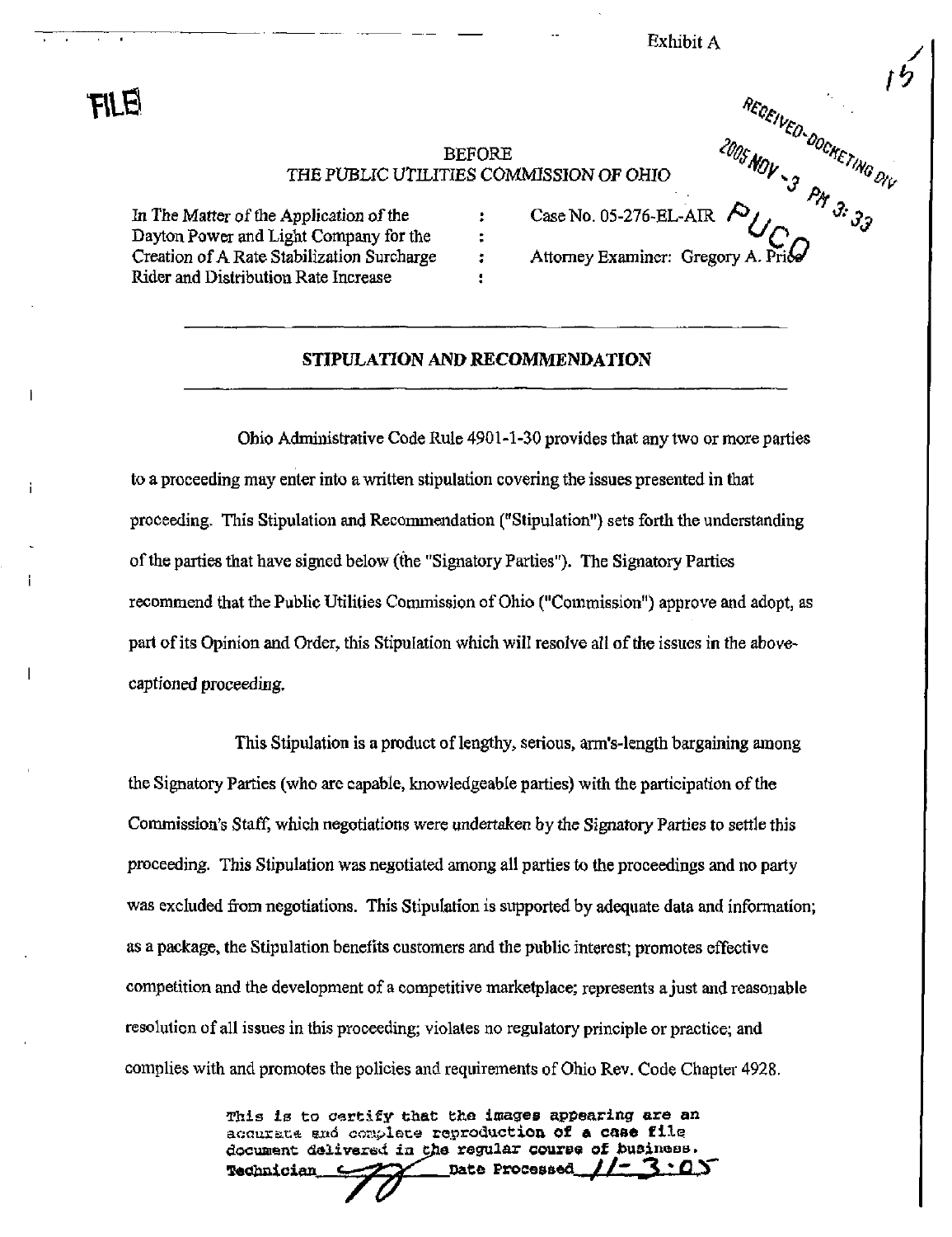While this Stipulation is not binding on the Commission, it is entitled to careful consideration by the Commission, where, as here, it is sponsored by parties representing a wide range of interests;

WHEREAS, in 1999, the Ohio General Assembly passed Am. Sub. Senate Bill 3, which deregulated electric generation service in Ohio;

WHEREAS, Senate Bill 3 states that it is the policy of the State to: (1) "[ejnsure the availabihty to consumers of adequate, reliable, safe, efficient, nondiscriminatory, and reasonably priced retail electric service"; and (2) "[ejnsure the availability of unbundled and comparable retail electric service that provides consumers with the supplier, price, terms, conditions, and qualify options they elect to meet their respective needs" (Ohio Rev. Code  $§$  4921.02(A) & (B));

WHEREAS, Senate Bill 3 provides that utilities would have a five-year market development period ("MDP"), designed to provide stable prices to consumers while competition is given time to develop;

WHEREAS, DP&L filed an Electric Transition Plan ("ETP") (Case No. 99-1687- EL-ETP) as required by Senate Bill 3;

WHEREAS, the parties to DP&L's ETP proceeding expected competition and stable prices to develop rapidly in DP&L's service territory, and therefore, the parties entered a Stipulation and Recommendation ("ETP Stipulation") that estabhshed a three-year MDP for DP&L;

WHEREAS, competition and stable prices did not develop as anticipated, and DP&L therefore filed an application at the Commission in which DP&L asked the Commission

 $\overline{2}$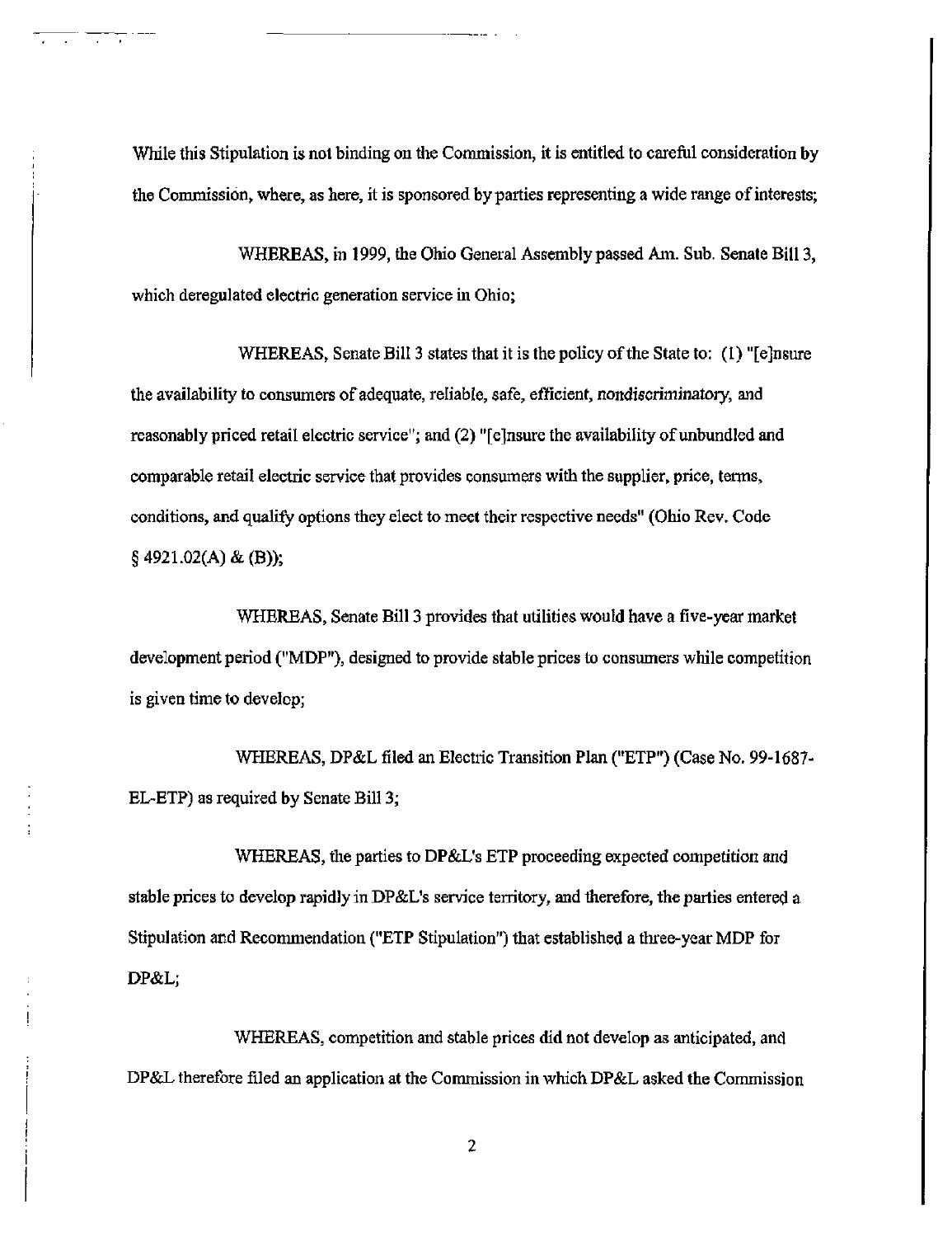to extend DP&L's MDP to last the full five years permitted under Senate Bill 3 (Case No. 02- 2779-EL-ATA);

WHEREAS, the parties to that case entered a Stipulation and Recommendation ("RSP Stipulation") designed to provide stable rates through 2008, in part by extending DP&L's MDP until 2005 and by creating a Rate Stabihzation Period ("RSP") through 2008;

WHEREAS, the RSP Stipulation permits DP&L to implement a Rate Stabilization Surcharge ("RSS") during the RSP (*i.e.*, from 2006-2008), which permits DP&L to recover increases in fuel, environmental, security and tax costs, subject to a limit equal to 11% of DP&L's January 1, 2004 generation rate;

WHEREAS, since the RSP Stipulation was signed, market prices for fuel have mcreased substantially and stringent enviromnental restrictions have been imposed by the United States Environmental Protection Agency, which have resulted in substantial increases in costs for DP&L and are expected to result in substantial additional future cost increases for DP&L;

WHEREAS, DP&L has filed an application to implement the RSS, which establishes that DP&L has allowable cost increases in excess of the 11% limit;

WHEREAS, the Commission's Staff has prepared a Staff Report of Investigation, which found that DP&L has incurred allowable cost increases in excess of the 11% limit;

WHEREAS, the increased fuel costs, environmental restrictions and lack of new generation sources affect the market price of power, and the parties anticipate that market rates in 2009 and 2010 will be well above DP&L's current generation rate;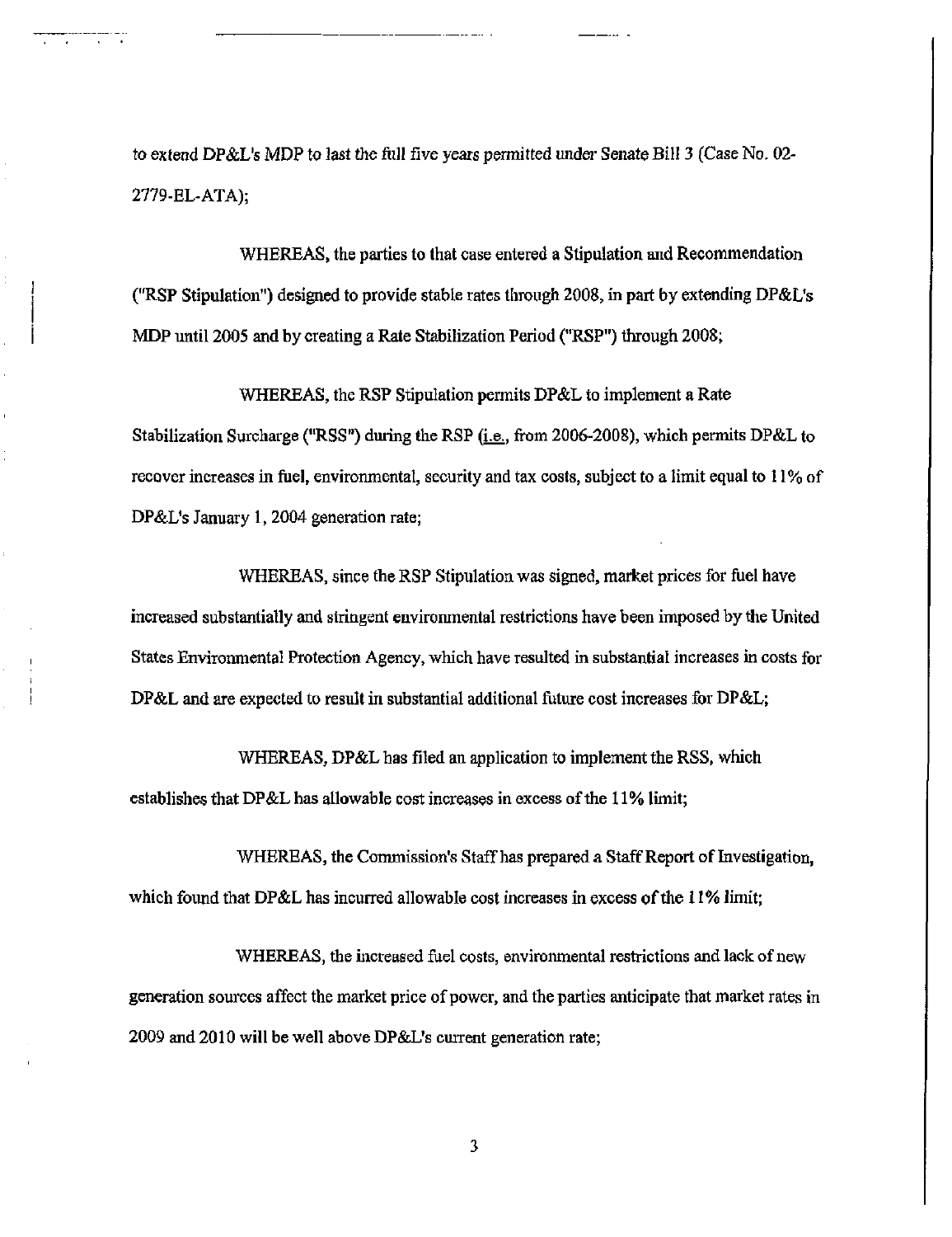WHEREAS, customers would face rate shock if DP&L's RSP were permitted to end after 2008 and customers were required to pay the forecasted market rates in 2009 and 2010;

WHEREAS, it is in the best interests of DP&L and its customers to enter into an agreement that will provide stable prices through 2010, to allow the marketplace additional time to develop and to protect consumers from volatile market prices and rate shock.

For the purposes of resolving all issues raised in this proceeding, the Signatory Parties stipulate, agree and recommend as follows:

#### I. THE RATE STABILIZATION PERIOD

A. The Rate Stabilization Period: DP&L shall have a Rate Stabilization Period ("RSP") that starts on January 1,2006 and extends to December 31, 2010.

B. DP&L's Market-Based Standard Service Offer:

- 1. During the RSP, DP&L shall provide a market-based standard service offer ("MBSSO") pursuant to Ohio Rev. Code § 4929.14(A).
- 2. The 5% residential discount established in Senate Bill 3 and the 2.5% residential discount agreed to in the RSP Stipulation shall continue through 2008.
- 3. The market-based rates to be charged by DP&L during the RSP are set forth on Attachment A.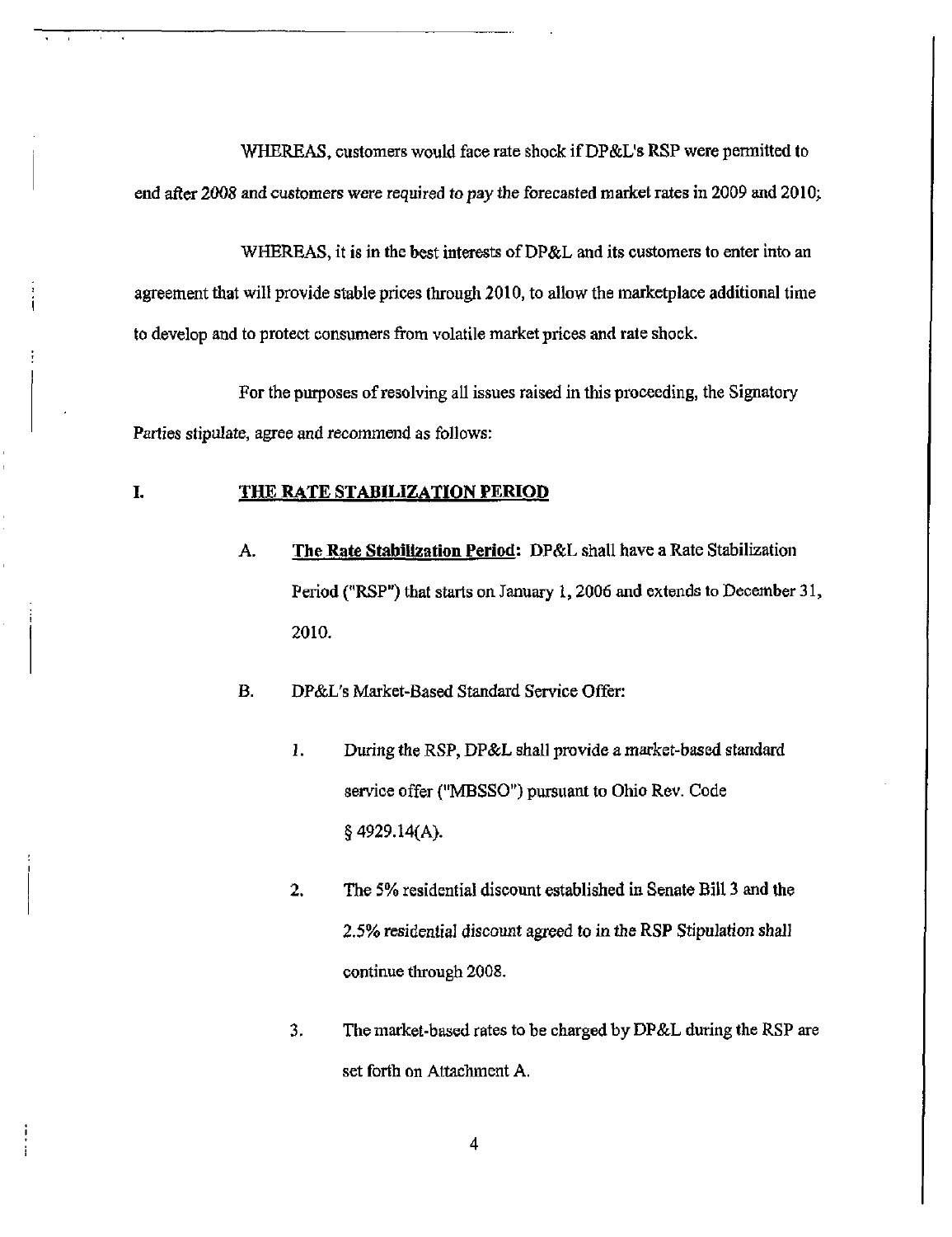#### C. Rate Stabilization Charge

- 1. Beginning on January 1,2006 and continuing throughout the RSP, DP&L shall be entitled to charge a Rate Stabilization Charge ("RSC") to compensate DP&L for providing stabilized rates for customers and Provider of Last Resort service.
- 2. The RSC shall equal 11% of DP&L's January 1, 2004 tariffed generation rates. The RSC shall be a one-time 11% increase and shall be unavoidable.
- 3. The RSC rates to be applicable are set forth on Attachment B.

#### D. The Environmental Investment Rider

- 1. Starting on January 1,2007, DP&L shall be entitled to recover an Environmental Investment Rider ("EIR") to recover environmental plant investments and incremental O&M, depreciation and tax costs during the RSP.
- 2. Starting on January 1 of each year from 2007 through 2010, the EIR shall mcrease by 5.4% of DP&L's January 1, 2004 tariffed generation rates. All increases to the EIR shall be cumulative.
- 3. A portion of the EIR will be avoidable for switching customers, as follows: 100% of the 5.4% increase in 2009 and 100% of the 5,4% increase in 2010 will be avoidable.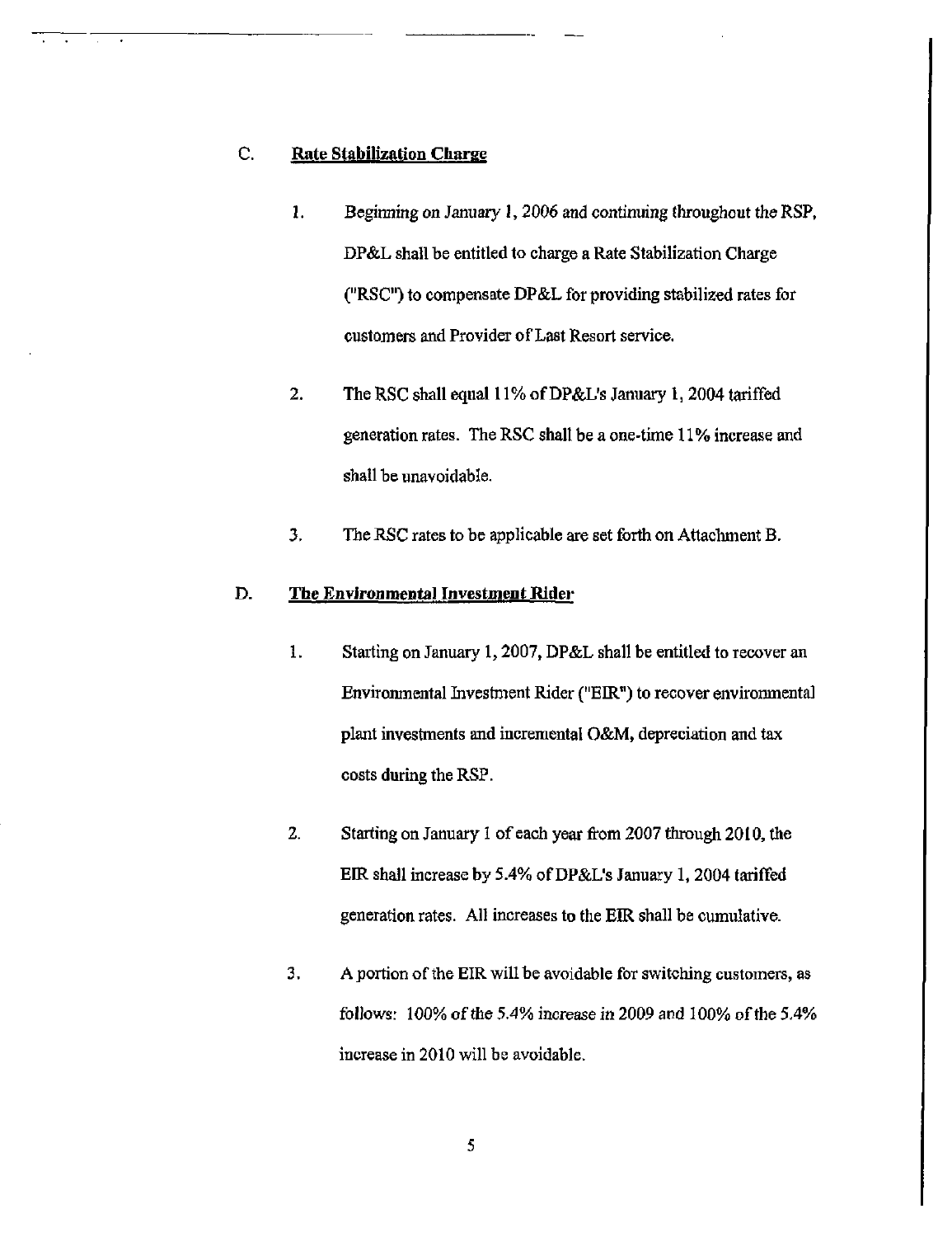- 4. The EIR rates to be paid by switching and MBSSO customers for 2007 through 2010 are set forth on Attachment C.
- 5. The EIR shall be implemented through an ATA filing to be made by DP&L no later than three (3) months before the EIR is scheduled to be increased each year. The Commission's Staff shall review DP&L's filing for the limited purpose of confirming that the filing implements the rates set forth on Attachment C.
- E. The RSP Stipulation: As market conditions have changed, this Stipulation supersedes Section IX. A, D, E and G of the RSP Stipulation. Section IX.C of the RSP Stipulation ends December 31,2008. The remaining provisions of RSP Stipulation  $\S$  IX continue in effect for the period identified in Section LA of this Stipulation.
- F. Voluntary Enrollment Procedure ("VEP"): DP&L agrees to conduct a VEP bidding process one time in 2006 and one time in 2007. The VEP bidding process shall be conducted in the same manner that the VBP bidding process was conducted in 2005.
- G. Subsequent Legislation: The parties recognize that subsequent legislation in Ohio may be enacted that affects the rates, terms, and conditions of this Stipulation. In such event, the Company and Signatory Parties, through good faith negotiations, wiU comply with the subsequently-enacted legislation by amending this Stipulation to the extent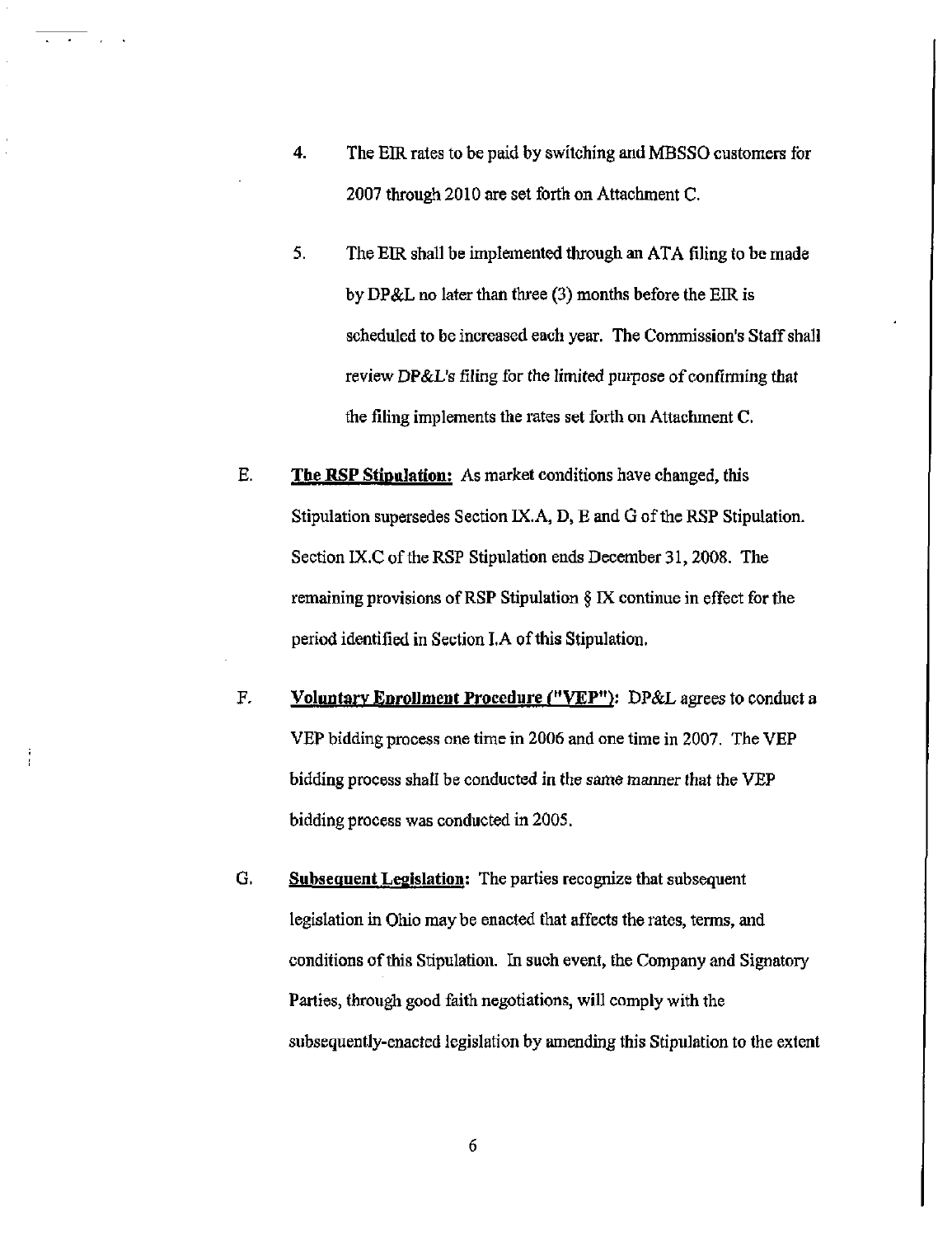necessary, while endeavoring to preserve the respective benefits of the compromises reached herein, subject to Commission approval.

#### II. OTHER CONDITIONS

- A. In arm's-length bargaining, the Signatory Parties have negotiated terms and conditions that are embodied in this Stipulation. This Agreement mvolves a variety of difficult, complicated issues that would otherwise be resolved only through expensive, complex, protracted litigation. This Stipulation contains the entire Agreement among the Signatory Parties, and embodies a complete settlement of all claims, defenses, issues and objections in these proceedings. The Signatory Parties agree that this Stipulation is in the best interests of the public and of all parties, and urge the Commission to adopt it.
- B. The Signatory Parties agree that the evidence in this matter supports the reasonableness of the Stipulation, as that evidence supported a range of positions and possible outcomes, and the Stipulation is within the range of outcomes supported by the evidence.
- C. All Signatory Parties, other than DP&L, are withdrawing without prejudice, and consistent with this Stipulation, their filed testimony and objections to the Staff Report.
- D. This Stipulation is a consensus among the Signatory Parties of an overall approach to rates. It is submitted for the purposes of this case alone and should not be understood to reflect the positions that an individual

 $\overline{7}$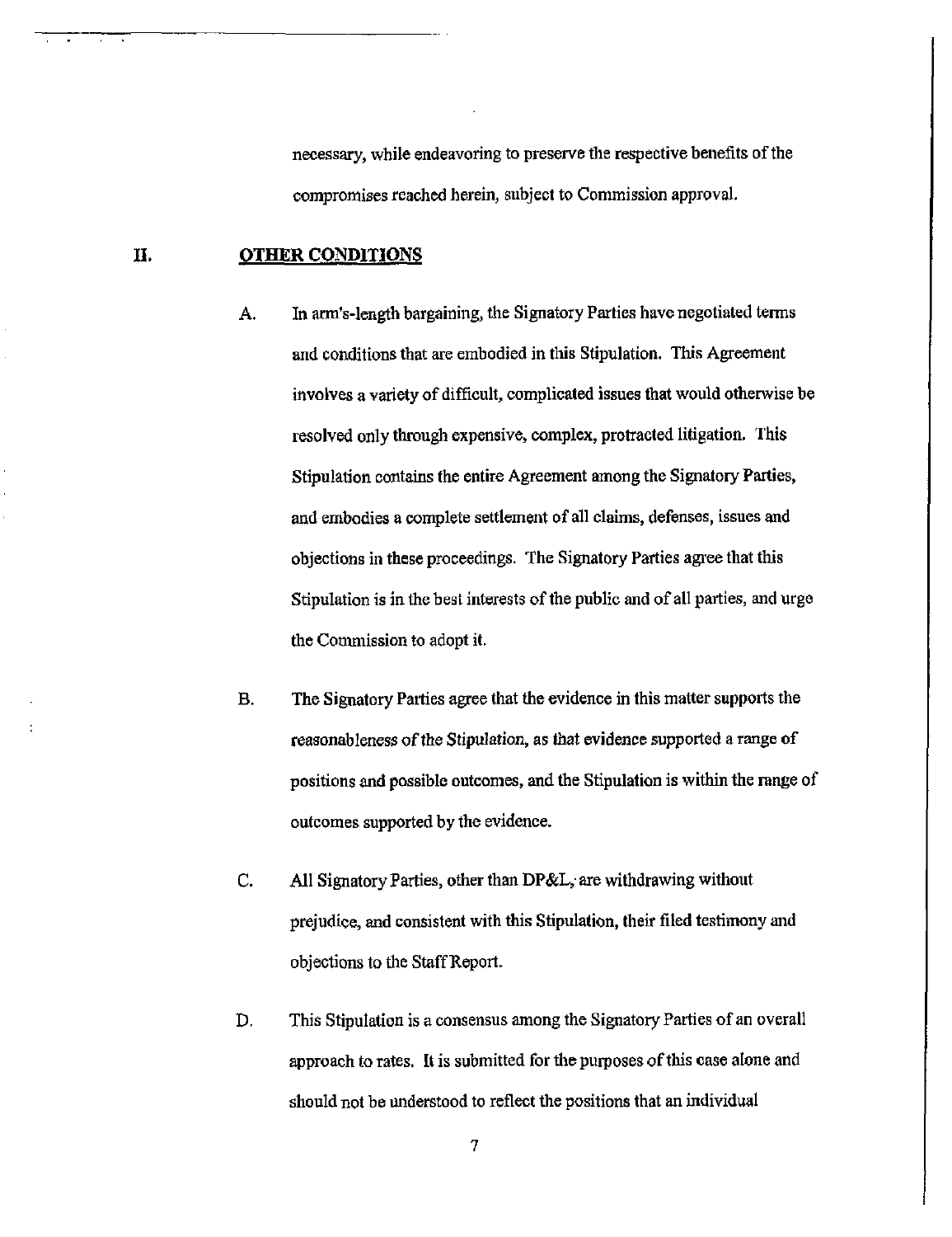Signatory Party may take as to any individual provision of the Stipulation standing alone, nor the position a Signatory Party may have taken if all of the issues in this proceeding had been litigated. Nothing in this Stipulation shall be used or construed for any purpose to imply, suggest or otherwise indicate that the results produced through the compromise reflected herein represent fully the objectives of any Signatory Party. This Stipulation is submitted for purposes of this proceeding only, and is not deemed binding in any other proceeding, except as expressly provided herein, nor is it to be offered or relied upon in any other proceedings, except as necessary to enforce the terms of this Stipulation. As with such Stipulations reviewed by the Commission, the willingness of Signatory Parties to sponsor this document currently is predicated on the reasonableness of the Stipulation taken as a whole.

- E. The Signatory Parties agree to, and intend to support, the reasonableness of this Stipulation before the Commission and in any appeal from the Commission's adoption or enforcement of this Stipulation.
- F. The Signatory Parties agree that if the Commission rejects all or any part of this Stipulation, or otherwise materially modifies its terms, any Signatory Parties shall have the right within thirty (30) business days of the Commission's Order, either to file an application for rehearing or to terminate and withdraw from the Stipulation by fihng a notice with the Commission. If not fully adopted by the Commission or if rejected by the Supreme Court of Ohio, the Stipulation shall not prejudice any positions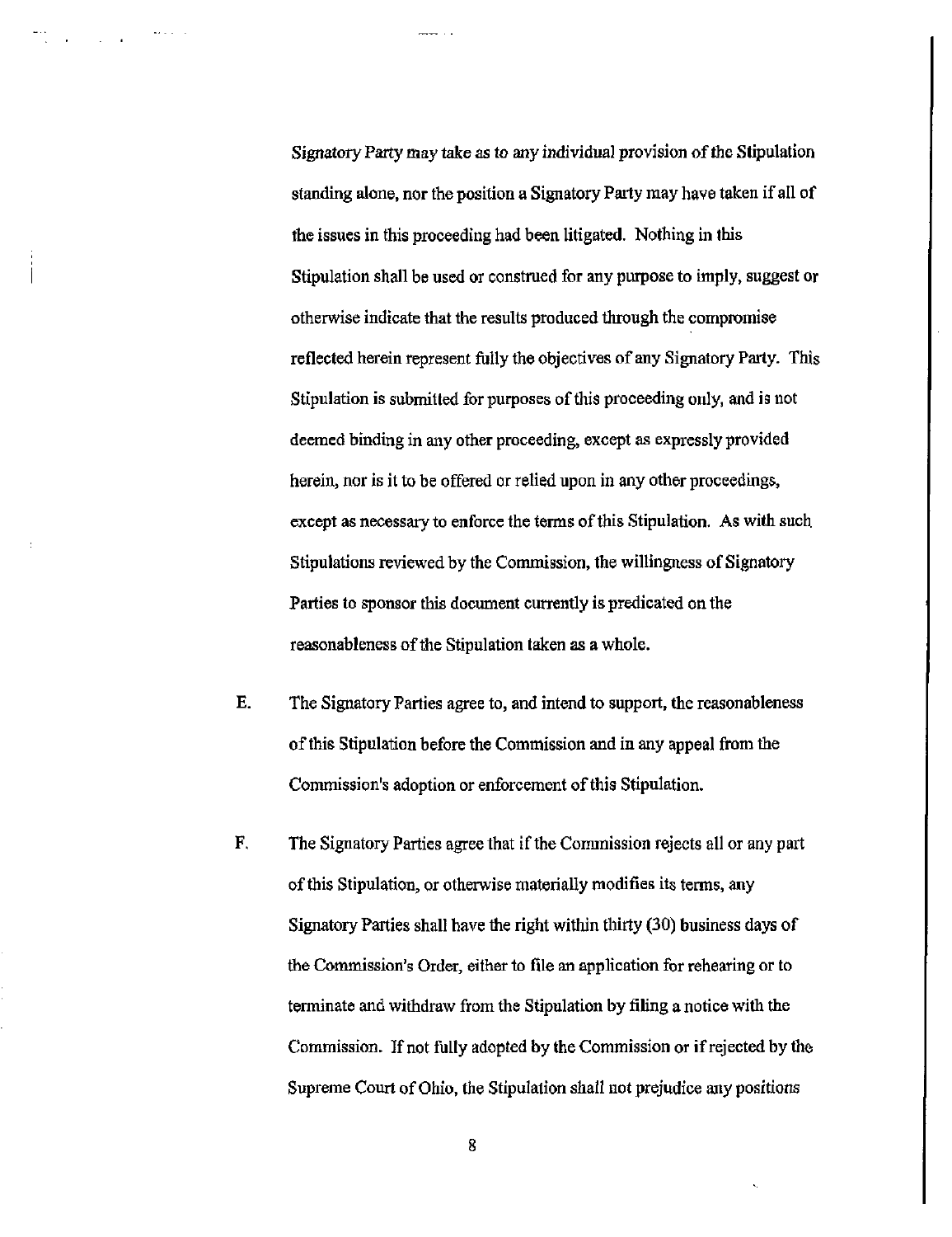taken by any party or any issue before the Commission in any other proceeding and shall not be admissible evidence in this or any other proceeding. If not fully adopted by the Commission, if rejected by the Supreme Court of Ohio or if modified by the Ohio General Assembly, within ten (10) days the Signatory Parties shall make a good faith effort to preserve the essential economic relationships established according to the Stipulation.

IN WITNESS THEREOF, the undersigned parties agree to this Stipulation and Recommendation as of this 3rd day of November, 2005. The undersigned parties respectfully request the Commission to issue its Opinion and Order approving and adopting this Stipulation.

THE DAYTON POWER AND LIGHT COMPANY

INDUSTRIAL ENERGY USERS-OHIO

By Charles J. Paula:

HONDA OF AMERICA MFG., INC. CARGILL, INCORPORATED

 $_{\rm{By}}$  not the

M. Howard Petricoff

By Juin Valbrer Sambel<sup>C</sup>. Randazzo

 $By_$ 

Craig I. Smith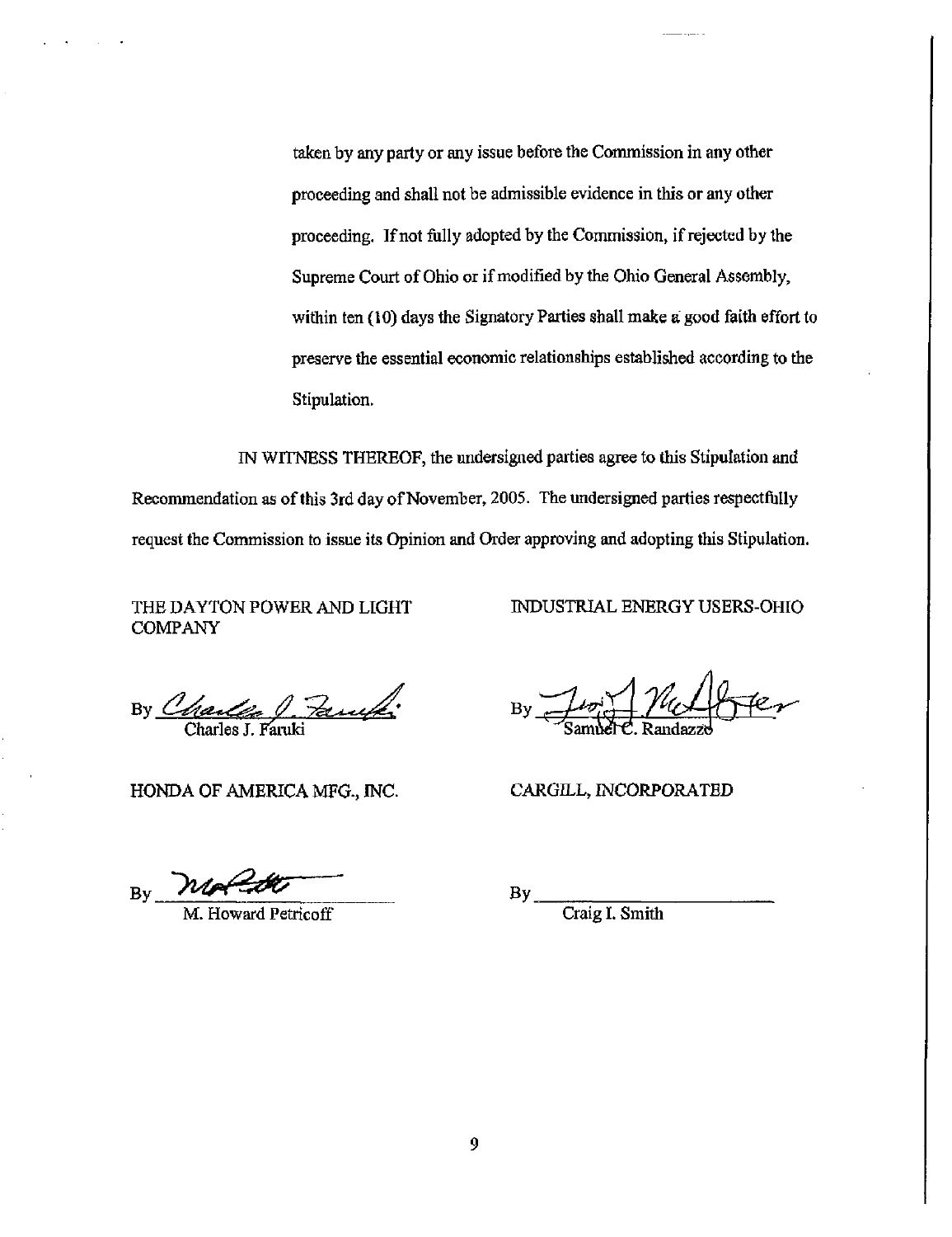taken by any party or any issue before the Commission in any other proceeding and shall not be admissible evidence in this or any other proceeding. If not fully adopted by the Commission, if rejected by the Supreme Court of Ohio or if modified by the Ohio General Assembly, within ten (10) days the Signatory Parties shall make a good faith effort to preserve the essential economic relationships established according to the Stipulation.

IN WITNESS THEREOF, the undersigned parties agree to this Stipulation and Recommendation as of this 3rd day of November, 2005. The undersigned parties respectfully request the Commission to issue its Opinion and Order approving and adopting this Stipulation.

THE DAYTON POWER AND LIGHT COMPANY

INDUSTRIAL ENERGY USERS-OHIO

 $By$ 

Charles J. Faruki

 $By$ 

Samuel C. Randazzo

HONDA OF AMERICA MFG., INC. CARGILL, INCORPORATED

 $By$ 

M. Howard Petricoff

By. Cfaig I. Smith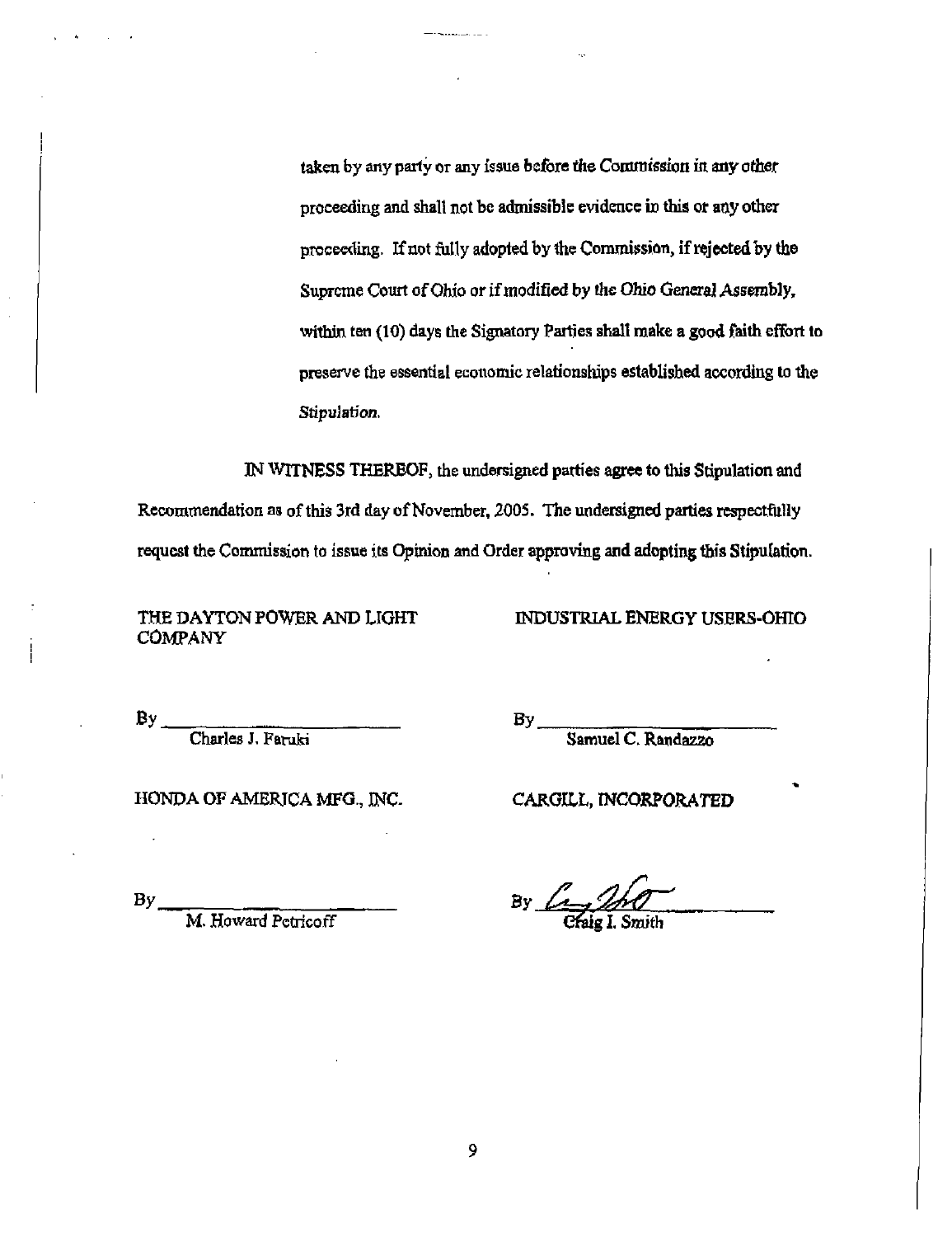#### CERTIFICATE OF SERVICE

I certify that a copy of the Stipulation and Recommendation has been served via

the method indicated upon the following counsel, this 3rd day of November, 2005:

#### (VIA HAND DELIVERY)

(VIA HAND DELIVERY)

Jeffrey L. Small, Esq. Office of the Ohio Consumers' Counsel 10 West Broad Street Suite 1800 Columbus, OH 43215

Attorney for The Office of the Ohio Consumers' Counsel

Samuel C. Randazzo, Esq. McNees Wallace & Nurick LLC 21 East State Street 17th Floor Columbus, OH 43215

Attorneys for Industrial Energy Users-Ohio

## (VIA E-MAIL AND US. MAIL)

David C. Rinebolt, Esq. Ohio Partners for Affordable Energy 337 South Mam Street 4th Floor - Suite 5 P.O. Box 1793 Findlay, OH 45839-1793

Attorney for Ohio Partners for Affordable Energy

Craig I. Smith, Esq. 2824 Coventry Road Cleveland, OH 44120

#### (VIA E-MAIL AND U.S. MAIL)

Attorney for Cargill, Incorporated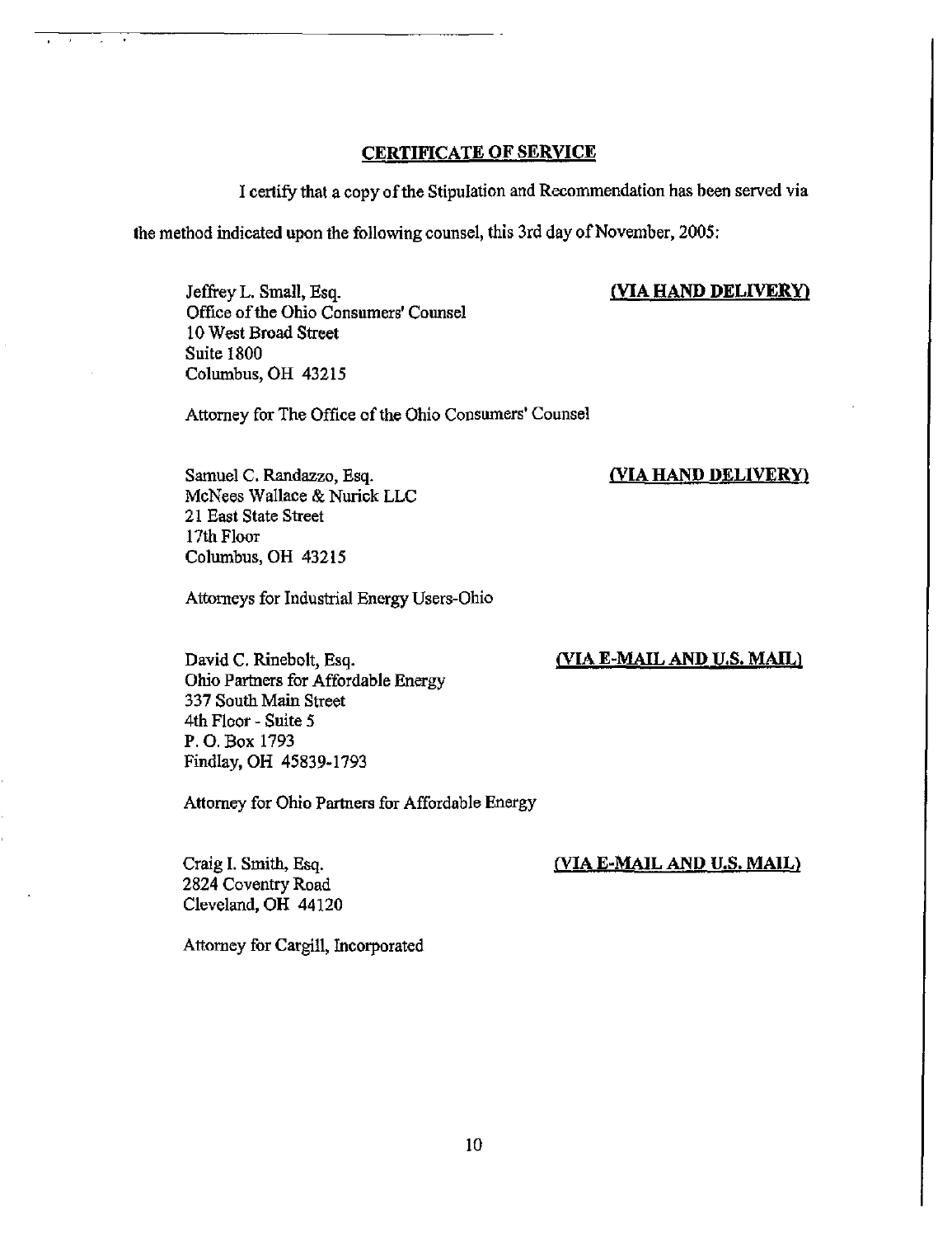#### (VIA HAND DELIVERY)

M, Howard Petricoff, Esq. Stephen M. Howard, Esq. Vorys, Sater, Seymour and Pease LLP 52 East Gay Street, P.O. Box 1008 Columbus, Ohio 43216-1008

Attorneys for Honda of America, Mfg., Inc.

Jeffrey /S

158077.2

 $\Delta$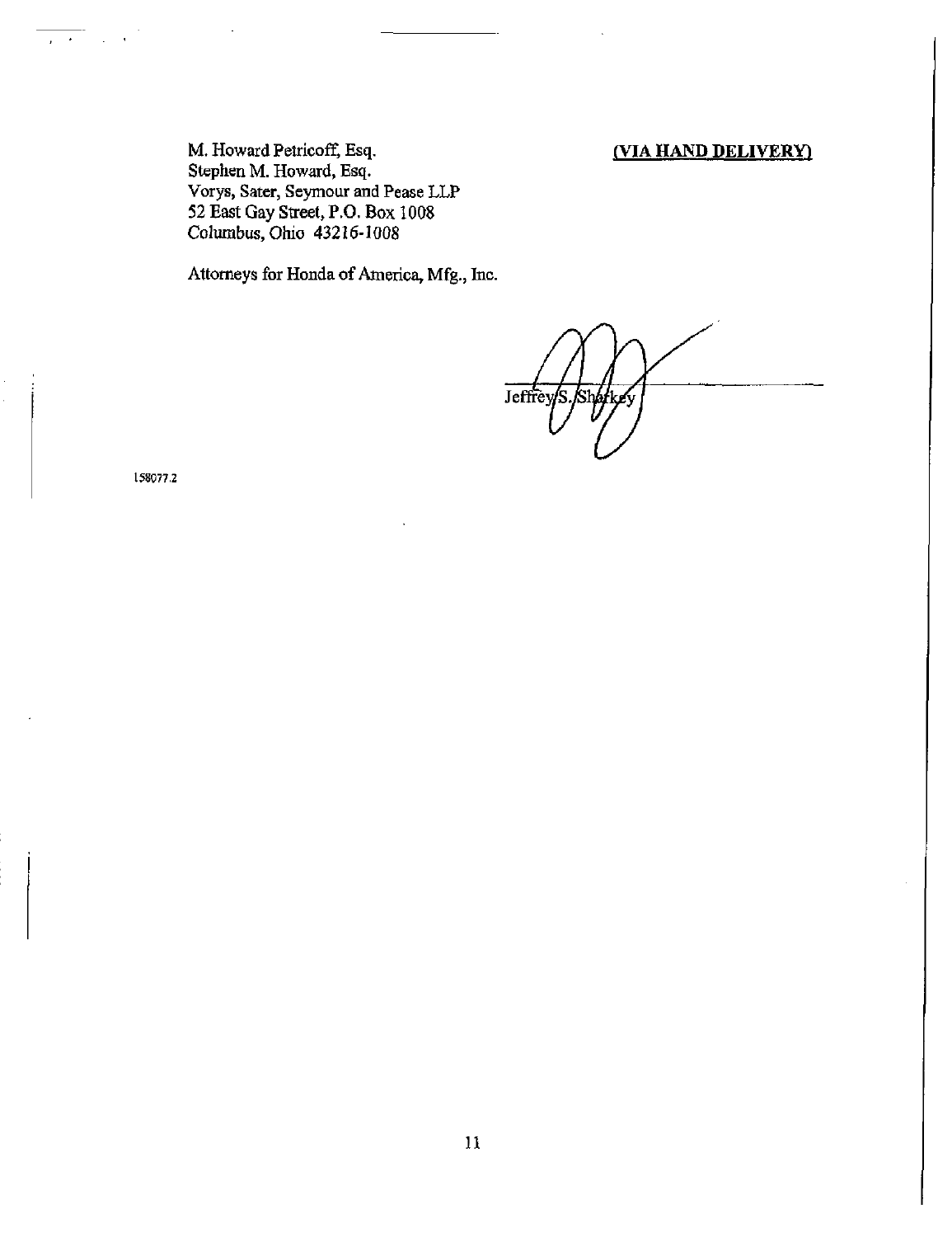#### Case No. 05-276-EL-AIR Market-Based Generation Rates, 2006 - 2010

. . . . . . .

. . . . . .

t

7  $\mathbf{r}$ 

|                                                         |                     | <b>Tariff Charges</b> |             |
|---------------------------------------------------------|---------------------|-----------------------|-------------|
|                                                         |                     | 2006 - 2008           | 2009 - 2010 |
| <b>Residential</b>                                      |                     |                       |             |
| Energy Charge (0-750 kWh)                               | Per kWh             | \$0.05617             | \$0.06072   |
| Energy Charge (over 750kWh)                             | Per kWh             | \$0.04581             | \$0.04952   |
| Residential Heating - Rate A                            |                     |                       |             |
| Energy Charge (0-750 kWh)                               | Per kWh             | \$0.05617             | \$0.06072   |
| Energy Charge (over 750 kWh) Summer                     | Per kWh             | \$0.04581             | \$0.04952   |
| Energy Charge (over 750 kWh) Winter                     | Per kWh             | \$0.02744             | \$0.02967   |
| Residential Heating - Rate B                            |                     |                       |             |
| Energy Charge (0-750 kWh)                               | Per kWh             | \$0.05617             | \$0.06072   |
| Energy Charge (over 750 kWh) Summer                     | Per kWh             | \$0.04581             | \$0.04952   |
|                                                         |                     |                       |             |
| Energy Charge (over 760 kWh but less than the first 160 |                     |                       |             |
| kWh per kW of Billing Demand) Winter                    | Per kWh             | \$0,04581             | \$0.04952   |
|                                                         |                     |                       |             |
| Energy Charge (all kWh over 150 kWh per kW of Billing   |                     |                       |             |
| Demand) Winter                                          | Per kWh             | \$0.01458             | \$0.01576   |
| Secondary                                               |                     |                       |             |
| Billed Demand (over 5 kW)                               | Per kW              | \$7,38595             | \$7.38595   |
| Energy Charge (0-1,500 kWh)                             | Per kWh             | \$0.06190             | \$0.06190   |
| Energy Charge (1,501-125,000 kWh)                       | Par kWh             | \$0.02722             | \$0.02722   |
| Energy Charge (over 125,000 kWh)                        | Per kWh             | \$0.02307             | \$0.02307   |
| Max Charge ^1                                           | Per kWh             | \$0.14426             | \$0.14426   |
| Primary                                                 |                     |                       |             |
| <b>Billed Demand</b>                                    | Per kW              | \$9 11019             | \$9.11019   |
| <b>Energy Charge</b>                                    | Per kWh             | \$0.02176             | \$0.02176   |
| Max Charge ^1                                           | Per kWh             | \$0.15228             | \$0,15228   |
| Primary-Substation                                      |                     |                       |             |
| <b>Billed Demand</b>                                    | Per kW              | \$9.63121             | \$9.83121   |
| <b>Energy Charge</b>                                    | Per k Wh            | \$0,02072             | \$0.02072   |
| <b>High Voltage</b>                                     |                     |                       |             |
| <b>Billed Demand</b>                                    | Per kW              | \$9,40715             | \$9,40715   |
| <b>Energy Charge</b>                                    | Per kWh             | \$0.02048             | \$0.02048   |
| <b>Private Outdoor Lighting</b>                         |                     |                       |             |
| 7,000 Lumens Mercury                                    | Per lamp, Per month | \$1.93609             | \$1.93609   |
| 21,000 Lumens Mercury                                   | Per lamp, Per month | \$3.60036             | \$3,60036   |
| 2.500 Lumens Incandescent                               | Per lamp, Per month | 52.39106              | \$2.39106   |
| 7,000 Lumens Fluorescent                                | Per lamp, Per month | 53.37016              | \$3.37016   |
| 4,000 Lumens PT Mercury                                 | Per lamp, Per month | \$5.38056             | \$5,38056   |
| School                                                  |                     |                       |             |
| <b>Energy Charge</b>                                    | Per kWh             | 50.05401              | \$0.05401   |
| <b>Street Lighting</b>                                  |                     |                       |             |
| <b>Enargy Charge</b>                                    | Per kWh             | \$0.02457             | \$0,02457   |
|                                                         |                     |                       |             |

Notes: ^1 DP&L's Max Charge provision for Secondary and Primary Tariff Classes is a bundled rate. This charge reflects only the generation portion of the Max Charge.

 $\sim$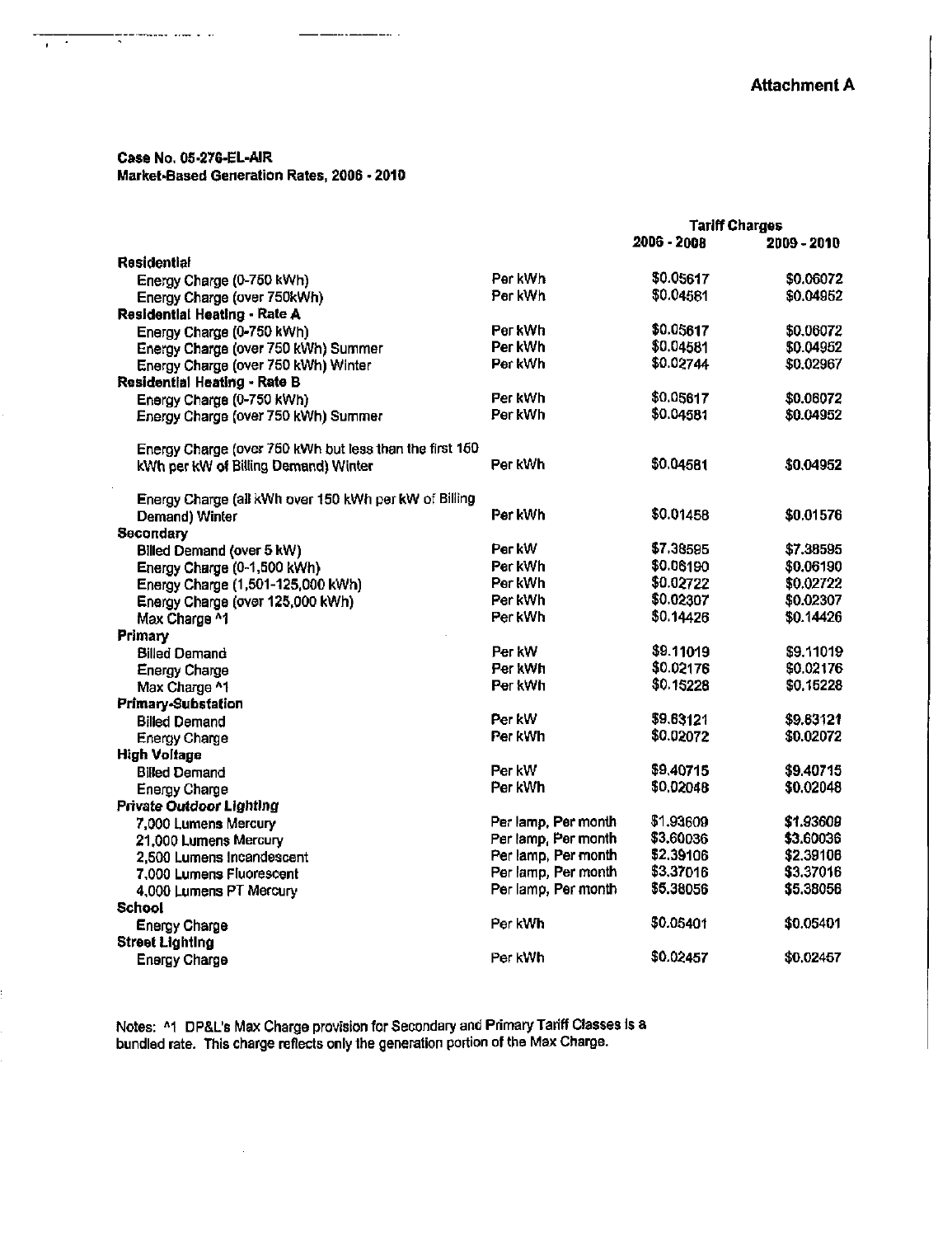#### Case No. 05-276-EL-AIR Rate Stabilization Charge (RSC), 2006-2010

 $\mathcal{A}^{\mathcal{A}}$ 

ï

 $\bar{1}$  $\cdot$  ÷,

|                                                         |                     | <b>Tariff Charges</b> |
|---------------------------------------------------------|---------------------|-----------------------|
| <b>Residential</b>                                      |                     |                       |
| Energy Charge (0-750 kWh)                               | Per kWh             | \$0.00634             |
| Energy Charge (over 750kWh)                             | Per kWh             | \$0,00517             |
| Residential Heating - Rate A                            |                     |                       |
| Energy Charge (0-750 kWh)                               | Per kWh             | \$0.00634             |
| Energy Charge (over 750 kWh) Summer                     | Per kWh             | \$0.00517             |
| Energy Charge (over 750 kWh) Winter                     | Per kWh             | \$0.00310             |
| <b>Residential Heating - Rate B</b>                     |                     |                       |
| Energy Charge (0-750 kWh)                               | Per kWh             | \$0.00634             |
| Energy Charge (over 750 kWh) Summer                     | Per kWh             | \$0.00517             |
| Energy Charge (over 750 kWh but less than the first 150 |                     |                       |
| kWh per kW of Billing Demand) Winter                    | Per kWh             | \$0.00517             |
| Energy Charge (all kWh over 150 kWh per kW of Billing   |                     |                       |
| Demand) Winter                                          | Per kWh             | \$0.00165             |
| <b>Secondary</b>                                        |                     |                       |
| Billed Demand (over 5 kW)                               | Per kW              | \$0,81245             |
| Energy Charge (0-1,500 kWh)                             | Per kWh             | \$0.00681             |
| Energy Charge (1,501-125,000 kWh)                       | Per kWh             | \$0.00299             |
| Energy Charge (over 125,000 kWh)                        | Per kWh             | \$0.00254             |
| Max Charge ^1                                           | Per kWh             | \$0.01587             |
| Primary                                                 |                     |                       |
| <b>Billed Demand</b>                                    | Per kW              | \$1.00212             |
| <b>Energy Charge</b>                                    | Per kWh             | \$0.00239             |
| Max Charge ^1                                           | Per kWh             | \$0.01675             |
| <b>Primary-Substation</b>                               |                     |                       |
| <b>Billed Demand</b>                                    | Per kW              | \$1.05943             |
| <b>Energy Charge</b>                                    | Per kWh             | \$0.00228             |
| <b>High Voltage</b>                                     |                     |                       |
| <b>Billed Demand</b>                                    | Per kW              | \$1.03479             |
| <b>Energy Charge</b>                                    | Per kWh             | \$0.00225             |
| <b>Private Outdoor Lighting</b>                         |                     |                       |
| 7,000 Lumens Mercury                                    | Per lamp, Per month | \$0.21297             |
| 21,000 Lumens Mercury                                   | Per lamp, Per month | \$0.39604             |
| 2,500 Lumens Incandescent                               | Per lamp, Per month | \$0.26302             |
| 7,000 Lumens Fluorescent                                | Per lamp, Per month | \$0.37072             |
| 4,000 Lumens PT Mercury                                 | Per lamp, Per month | \$0.59186             |
| School                                                  |                     |                       |
| <b>Energy Charge</b>                                    | Per kWh             | \$0,00594             |
| <b>Street Lighting</b>                                  |                     |                       |
| <b>Energy Charge</b>                                    | Per kWh             | \$0.00270             |

Notes; ^1 DP&L's Max Charge provision for Secondary and Primary Tariff Classes Is a bundled rate. This charge reflects only the RSC portion of the Max Charge.